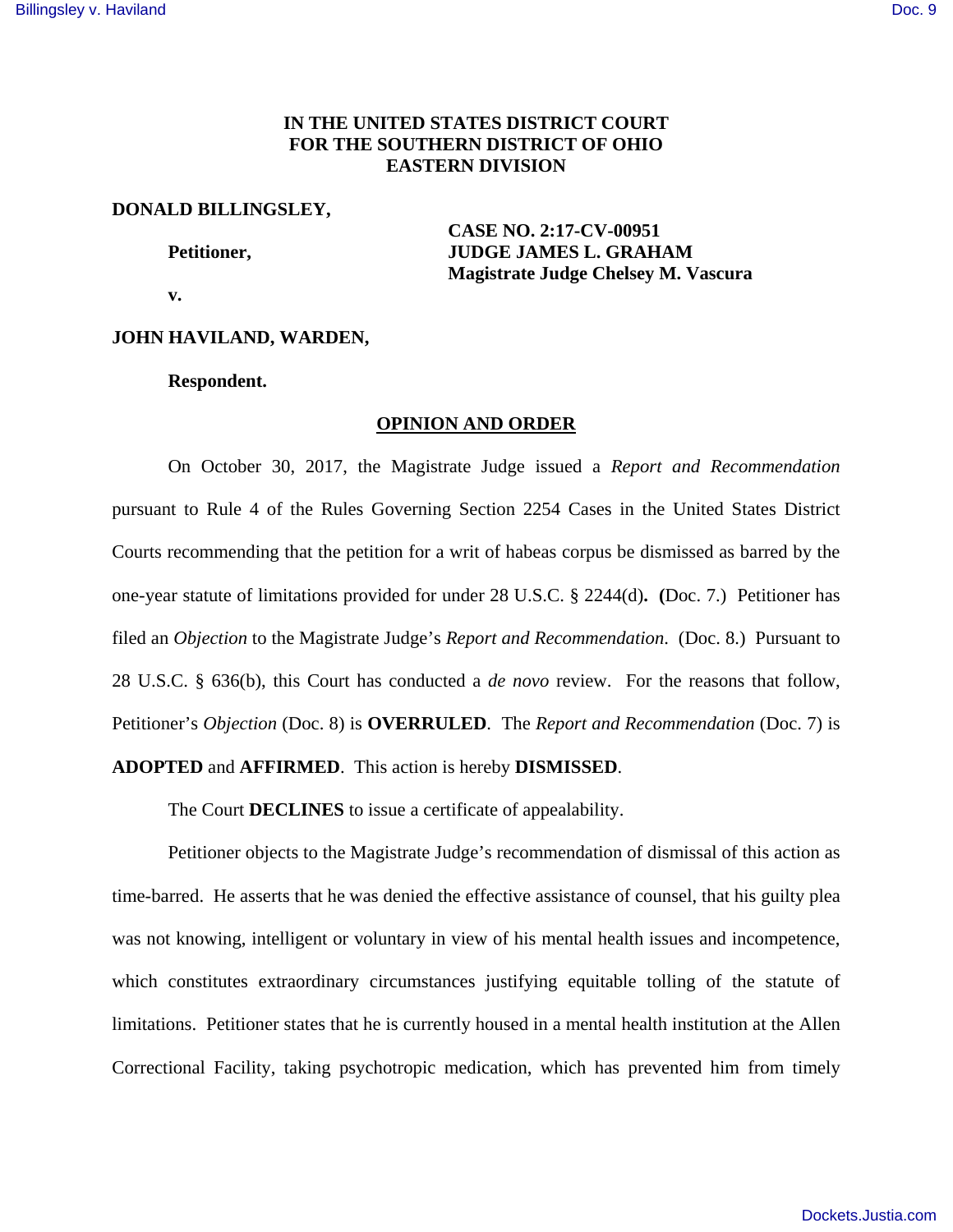filing. He maintains that he has acted diligently in pursuing relief, and refers to his *pro se* incarcerated status as grounds for equitable tolling of the statute of limitations. Petitioner also indicates the state courts did not advise him that he would be required to register as a sex offender and re-sentenced him after he had completed 14 years of his sentence.

 However, Petitioner has provided neither the date of any such re-sentencing hearing, nor a copy of any judgment entry of sentence subsequent to his December 22, 1992, guilty plea. *Entry* (Doc. 1-1, PageID# 14.) Moreover, even assuming, *arguendo*, that he did so, the one-year statute of limitations nonetheless would have long since expired. However, based on the allegations set forth in the *Petition*, the statute of limitations expired in April 1997, more than twenty years and six months prior to the filing of this action. Moreover, Petitioner has failed to demonstrate that equitable tolling of the statute of limitations is warranted. In order to demonstrate that he is entitled to equitable tolling of the statute of limitations, the Petitioner must establish that he has diligently pursued relief and that "some extraordinary circumstance stood in his way and prevented timely filing." *Holland v. Florida*, 560 U.S. 631, 649 (2010) (citation omitted). The petitioner bears the burden of demonstrating that he is entitled to equitable tolling. Ata v. Scutt, 662 F.3d 736, 741 (6th Cir. 2011). The Supreme Court has allowed equitable tolling where a claimant actively pursued judicial remedies by filing a timely, but defective, pleading or where he was induced or tricked by his opponent's misconduct into allowing the filing deadline to pass. *Irwin v. Dep't of Veterans Affairs*, 498 U.S. 89, 96 (1990). Where the claimant failed to exercise due diligence in preserving his legal rights, courts are much less forgiving. *Id.; Jurado v. Burt*, 337 F.3d 638, 642–13 (6th Cir. 2003). A prisoner's *pro se* incarcerated status, lack of knowledge regarding the law, and limited access to the prison's law library or to legal materials do not provide a sufficient justification to apply equitable tolling of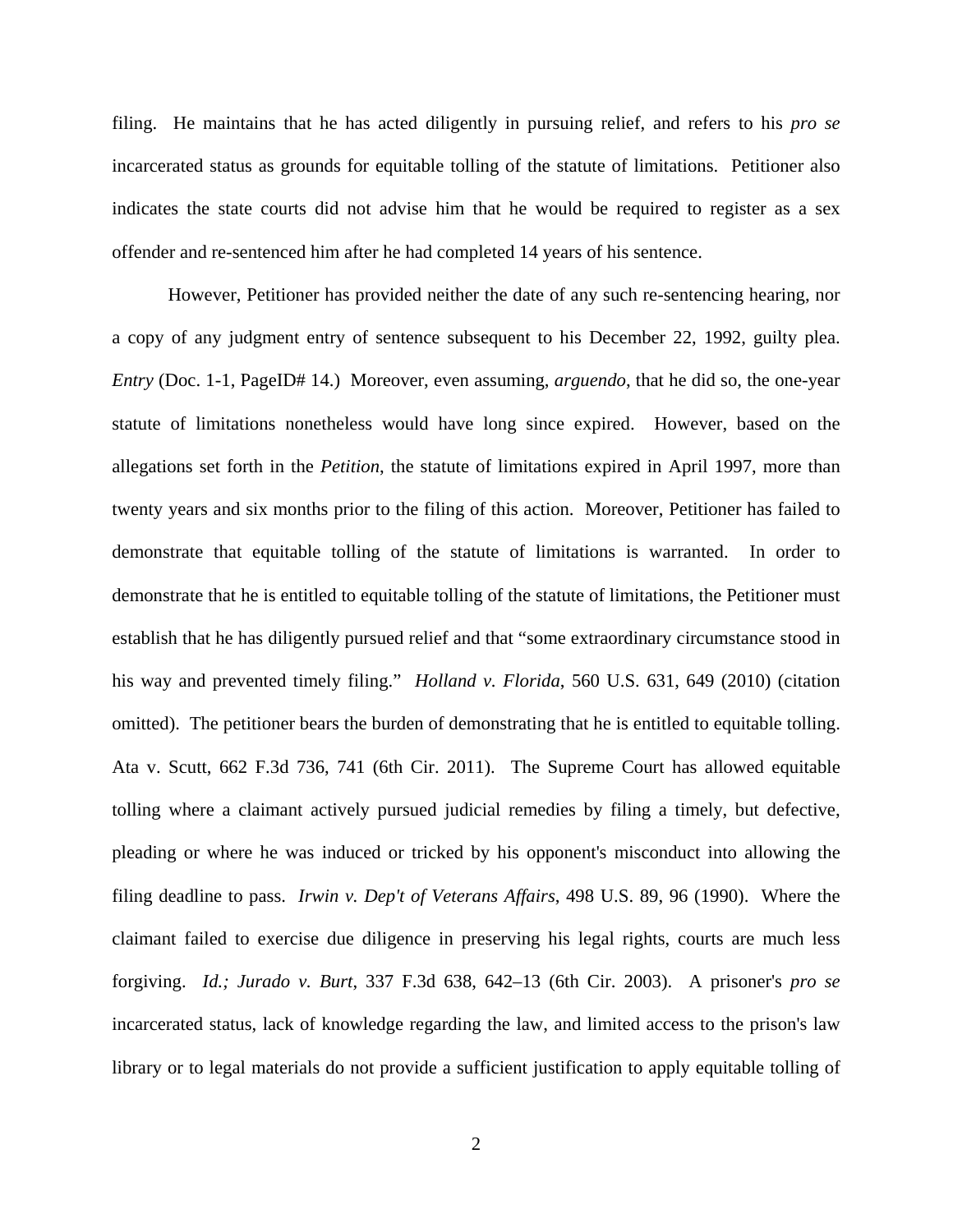the statute of limitations. *Hall,* 662 F.3d at 751 (citation omitted); *see also Keeling v. Warden*, *Lebanon Correctional Inst*., 673 F.3d 452, 464 (6th Cir. 2012) (citations omitted). These are conditions typical for many prisoners and do not rise to the level of exceptional circumstances. *Groomes v. Parker,* No. 3:07–cv–0124, 2008 WL 123935, at \*5 (M.D. Tenn. Jan. 9, 2008) (citing *Allen v. Yukins*, 366 F.3d 396, 403 (6th Cir. 2004)). Further,

> [t]o obtain equitable tolling based on mental incompetency, "a petitioner must demonstrate that (1) he is mentally incompetent and (2) his mental incompetence caused his failure to comply with AEDPA's statute of limitations." *Ata*, 662 F.3d at 742. However, equitable tolling should be applied "sparingly," id. at 741, and mental incompetency is not a per se reason to toll the statute of limitations. *McSwain v. Davis*, 287 Fed.Appx. 450, 456 (6th Cir.2008). Rather, a petitioner must show "a causal link between the mental condition and untimely filing." *Ata*, 662 F.3d at 742. The burden of production and persuasion rests on the petitioner to show he or she is entitled to equitable tolling. *Id*. at 741.

*Kitchen v. Bauman*, 629 Fed.Appx. 743, 747 (6th Cir. 2015). Petitioner has failed to meet this burden here.

 For these reasons, and for the reasons detailed in the Magistrate Judge's *Report and Recommendation*, Petitioner's *Objection* (Doc. 8) is **OVERRULED**. The *Report and Recommendation* (Doc. 7) is **ADOPTED** and **AFFIRMED**. This action is hereby **DISMISSED**.

Pursuant to Rule 11 of the Rules Governing Section 2254 Cases in the United States District Courts, the Court now considers whether to issue a certificate of appealability. "In contrast to an ordinary civil litigant, a state prisoner who seeks a writ of habeas corpus in federal court holds no automatic right to appeal from an adverse decision by a district court." *Jordan v. Fisher,* ——U.S. ——, ——, 135 S.Ct. 2647, 2650 (2015); 28 U.S.C. § 2253(c)(1) (requiring a habeas petitioner to obtain a certificate of appealability in order to appeal.)